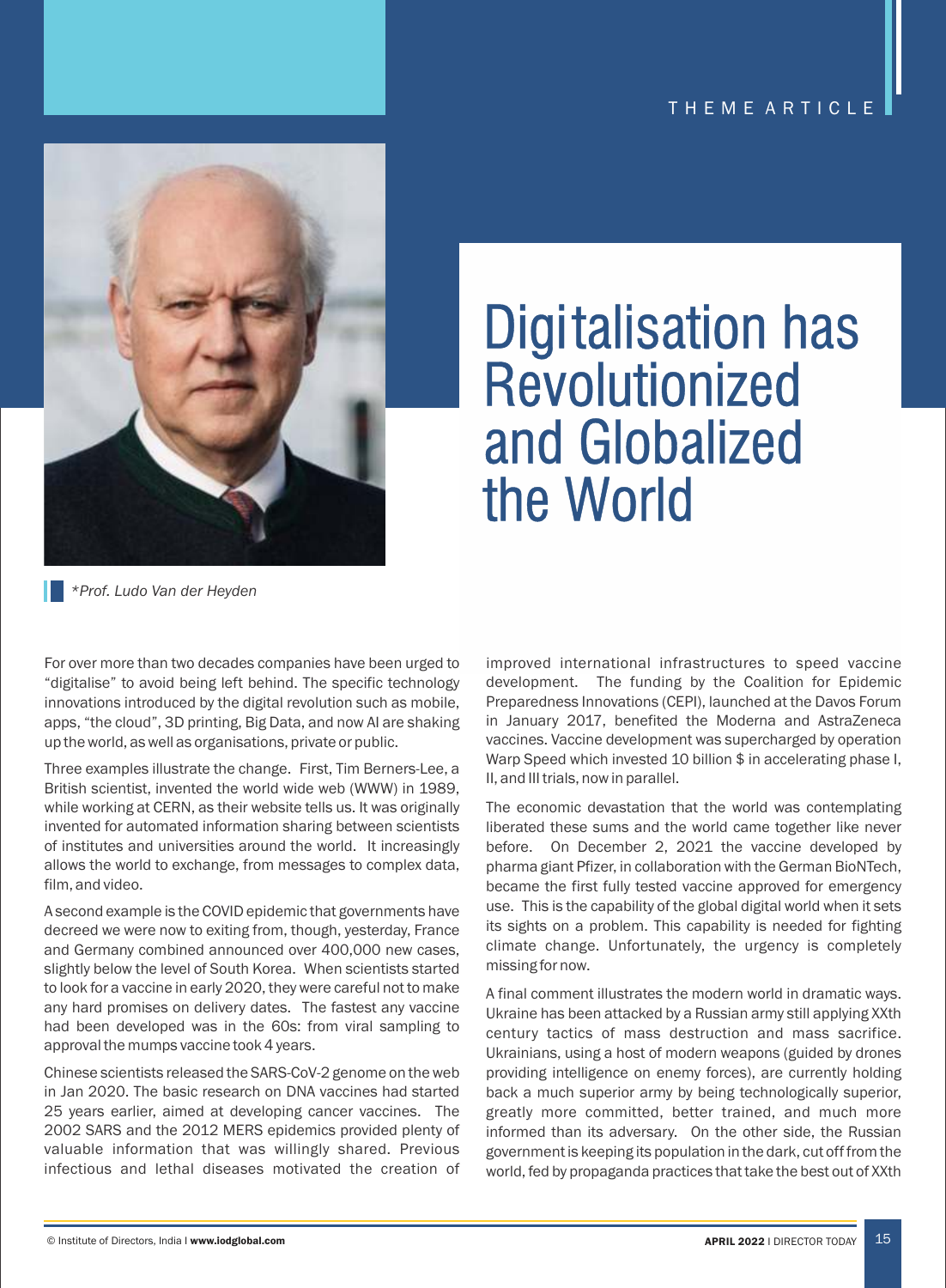century Nazi and Communist playbooks, levelling entire cities, Aleppo, Grozhny or Leningrad-style. The aim of the XXIth century should be to use technology to save people from poverty and disease, and to ensure human survival by fighting global warming.

#### Business is Digital and Digital is Business

The digital journey has entered a land where there is no longer a distinction between digital and business: business has become digital. However, in this passage a fracture is being revealed: top corporate leaders across the globe are insufficiently directing the digitalisation of their companies. The best example of a company that missed its transformation to the digital world may be General Electric (GE).

GE had become a hallmark of business excellence, with its stellar business processes, epitomized by the so-called Work-Out, CEO review, and corporate strategic processes, and by its CEOs, all elected to "CEO of the Year" status. Wall Street became wrongly convinced that GE could not fail, and wrongly gave Jack Welsh's successor, Jeff Immelt, favourable billing for many years. But GE was missing the digital revolution, and Jack Welsh, the infallible, after having eliminated a number of potential successors, had settled on Immelt, who came from the white goods sector. For sure, he was not the man to lead GE into the digital century.

Worse, rather than investing these monies into innovation, GE returned billions in dividends to shareholders. GE had become a financial company, its industry a front for its financial services arm. GE Capital largely funded customers to buy GE technology and services, with good margins. It all would unravel in time. Immelt belonged to a category of leaders for whom digital still seemed unclear and at worst confusing. His strategic moves would prove this. Old world.

The GE Board, used to approving bonuses and dividends that would prove undeserved, revealed useless in steering the company to less troubled waters. Its appointment of John Flannery, also a GE insider and old-timer, proved equally fruitless. It was only under Flannery's successor that the decision to end the corporate story was made. GE radically transformed itself by splitting the former giant into 3 separate companies: electrical equipment, health, and aeronautics. These entities will now face the digital world on their own.

### Start at the Beginning: Make the Board Digitalsavvy

One paradox regarding boards is that, though responsible for the present and the future, boards are often the result of past leadership.

A prototypical case often practised in family firms, and not only in them, is to invite the former CEO onto the board, or worse to

ask him or her to be the Chair. A human tendency for such a Chair is to defend and extend their record of leadership in the new position. This typically puts the new CEO into assuming a subservient position more akin to COO. It also extrapolates the past, which science shows us to be dangerous.

Another example concerns mergers. One often sees also the two boards merge, as was done when HP and Compaq merged. That led to major dysfunctionalities in this board played out over a decade until a break-up was decided. A much better idea would have been to reconstitute the board with the most performing previous board members providing continuity, joined with new members bringing proven expertise in getting corporate mergers to successfully face the future.

The same holds in the new digital context. Past board members are often not digital-savvy. For a while, the line about digitalization from headhunting firms was to ensure the presence of one digital director. The aim now should be to extend such competence to the entire board. That would typically call for the addition of at least several new board members with digital competencies relevant to the company and not present amongst the existing board members.

## A thorough understanding of the Challenges and Opportunities offered by a rapidly evolving Digital context

An essential starting point on a company's digital journey is a thorough and grounded understanding of how digitalisation impacts the external business environment, as well as the challenges and opportunities faced by the organisation. That view and assessment are critical as it determines the direction of a company's thinking and action. Conglomerates with a more traditional and centralised way of doing business may find this exercise more challenging as the Board of GE experienced. Relying largely on knowledge obtained from general reports and consultants, often written from a non-digital perspective and not necessarily one that fits the company, would be a sign confirming this to be the case.

One complexity in this regard is a result that we developed in a report, co-authored with Liri Andersson, entitled The Real Impact of Digital as seen from the Virtual Coalface. We found that "digital" does not have a universal meaning, quite the opposite: we identified 20 key categories of engagement in digital with multiple subcategories of varying levels of complexity. There is no "one-size-fits-all" or right way to do digital. That then is also the first challenge of a company's leadership: find the right opportunity that digital creates for true customisation of a company's offering, business model and processes, and formulate the corporate transformation that allows the company to capture this opportunity.